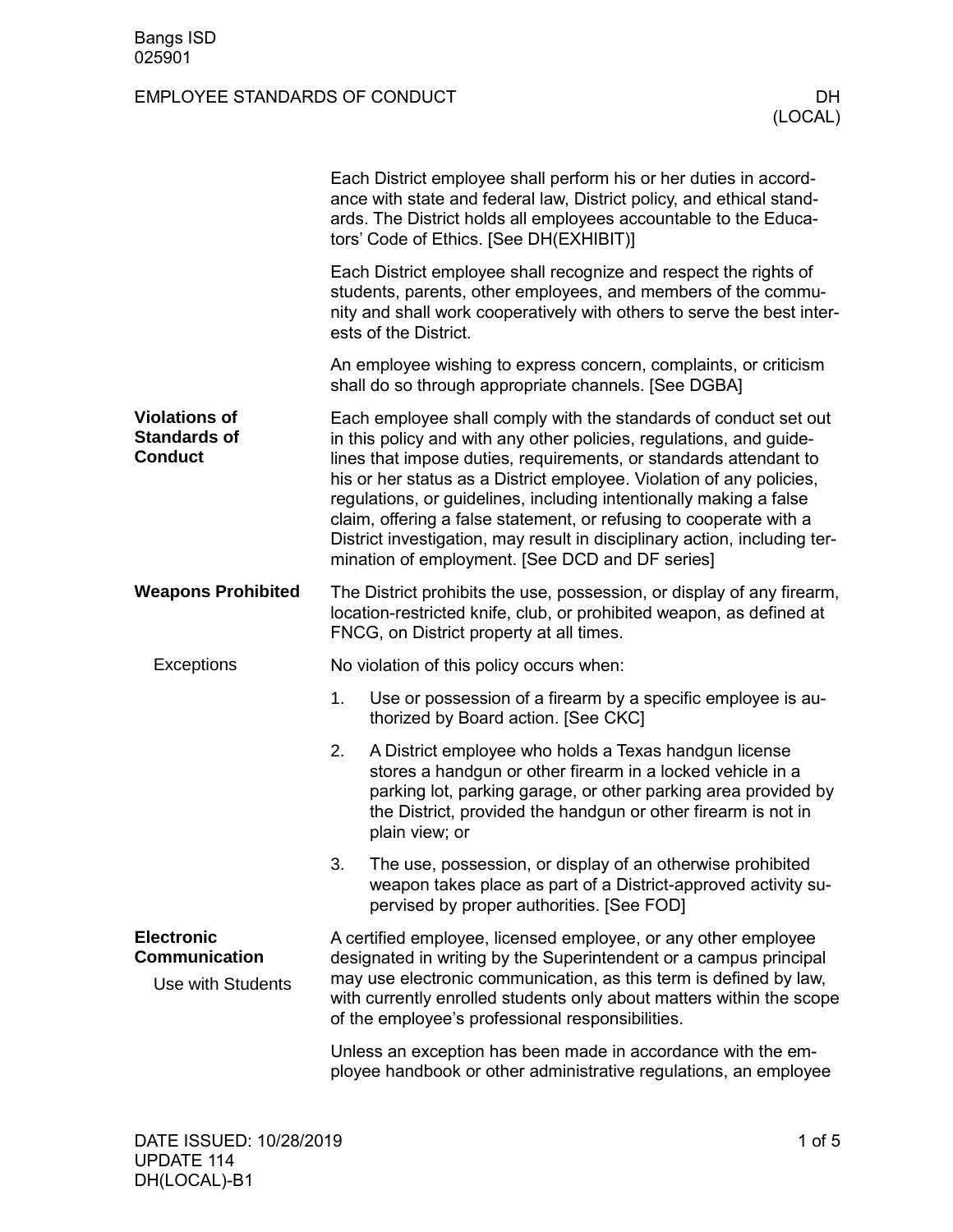|                                            | shall not use a personal electronic communication platform, appli-<br>cation, or account to communicate with currently enrolled students.                                                                                                                                                                                                                                                                                                                                                                                                                            |                                                                                                                                                                                                                                                                                                                                                                                                                                                                   |  |  |  |
|--------------------------------------------|----------------------------------------------------------------------------------------------------------------------------------------------------------------------------------------------------------------------------------------------------------------------------------------------------------------------------------------------------------------------------------------------------------------------------------------------------------------------------------------------------------------------------------------------------------------------|-------------------------------------------------------------------------------------------------------------------------------------------------------------------------------------------------------------------------------------------------------------------------------------------------------------------------------------------------------------------------------------------------------------------------------------------------------------------|--|--|--|
|                                            | Unless authorized above, all other employees are prohibited from<br>using electronic communication directly with students who are cur-<br>rently enrolled in the District. The employee handbook or other ad-<br>ministrative regulations shall further detail:                                                                                                                                                                                                                                                                                                      |                                                                                                                                                                                                                                                                                                                                                                                                                                                                   |  |  |  |
|                                            | 1.                                                                                                                                                                                                                                                                                                                                                                                                                                                                                                                                                                   | Exceptions for family and social relationships;                                                                                                                                                                                                                                                                                                                                                                                                                   |  |  |  |
|                                            | 2.                                                                                                                                                                                                                                                                                                                                                                                                                                                                                                                                                                   | The circumstances under which an employee may use text<br>messaging to communicate with individual students or student<br>groups;                                                                                                                                                                                                                                                                                                                                 |  |  |  |
|                                            | 3.                                                                                                                                                                                                                                                                                                                                                                                                                                                                                                                                                                   | Hours of the day during which electronic communication is<br>discouraged or prohibited; and                                                                                                                                                                                                                                                                                                                                                                       |  |  |  |
|                                            | 4.                                                                                                                                                                                                                                                                                                                                                                                                                                                                                                                                                                   | Other matters deemed appropriate by the Superintendent or<br>designee.                                                                                                                                                                                                                                                                                                                                                                                            |  |  |  |
|                                            | In accordance with ethical standards applicable to all District em-<br>ployees [see DH(EXHIBIT)], an employee shall be prohibited from<br>using electronic communications in a manner that constitutes pro-<br>hibited harassment or abuse of a District student; adversely affects<br>the student's learning, mental health, or safety; includes threats of<br>violence against the student; reveals confidential information about<br>the student; or constitutes an inappropriate communication with a<br>student, as described in the Educators' Code of Ethics. |                                                                                                                                                                                                                                                                                                                                                                                                                                                                   |  |  |  |
|                                            |                                                                                                                                                                                                                                                                                                                                                                                                                                                                                                                                                                      | An employee shall have no expectation of privacy in electronic<br>communications with students. Each employee shall comply with<br>the District's requirements for records retention and destruction to<br>the extent those requirements apply to electronic communication.<br>[See CPC]                                                                                                                                                                          |  |  |  |
| <b>Personal Use</b>                        |                                                                                                                                                                                                                                                                                                                                                                                                                                                                                                                                                                      | All employees shall be held to the same professional standards in<br>their public use of electronic communication as for any other public<br>conduct. If an employee's use of electronic communication violates<br>state or federal law or District policy, or interferes with the em-<br>ployee's ability to effectively perform his or her job duties, the em-<br>ployee is subject to disciplinary action, up to and including termina-<br>tion of employment. |  |  |  |
| <b>Reporting Improper</b><br>Communication |                                                                                                                                                                                                                                                                                                                                                                                                                                                                                                                                                                      | In accordance with administrative regulations, an employee shall<br>notify his or her supervisor when a student engages in improper<br>electronic communication with the employee.                                                                                                                                                                                                                                                                                |  |  |  |
| <b>Disclosing Personal</b><br>Information  |                                                                                                                                                                                                                                                                                                                                                                                                                                                                                                                                                                      | An employee shall not be required to disclose his or her personal<br>email address or personal phone number to a student.                                                                                                                                                                                                                                                                                                                                         |  |  |  |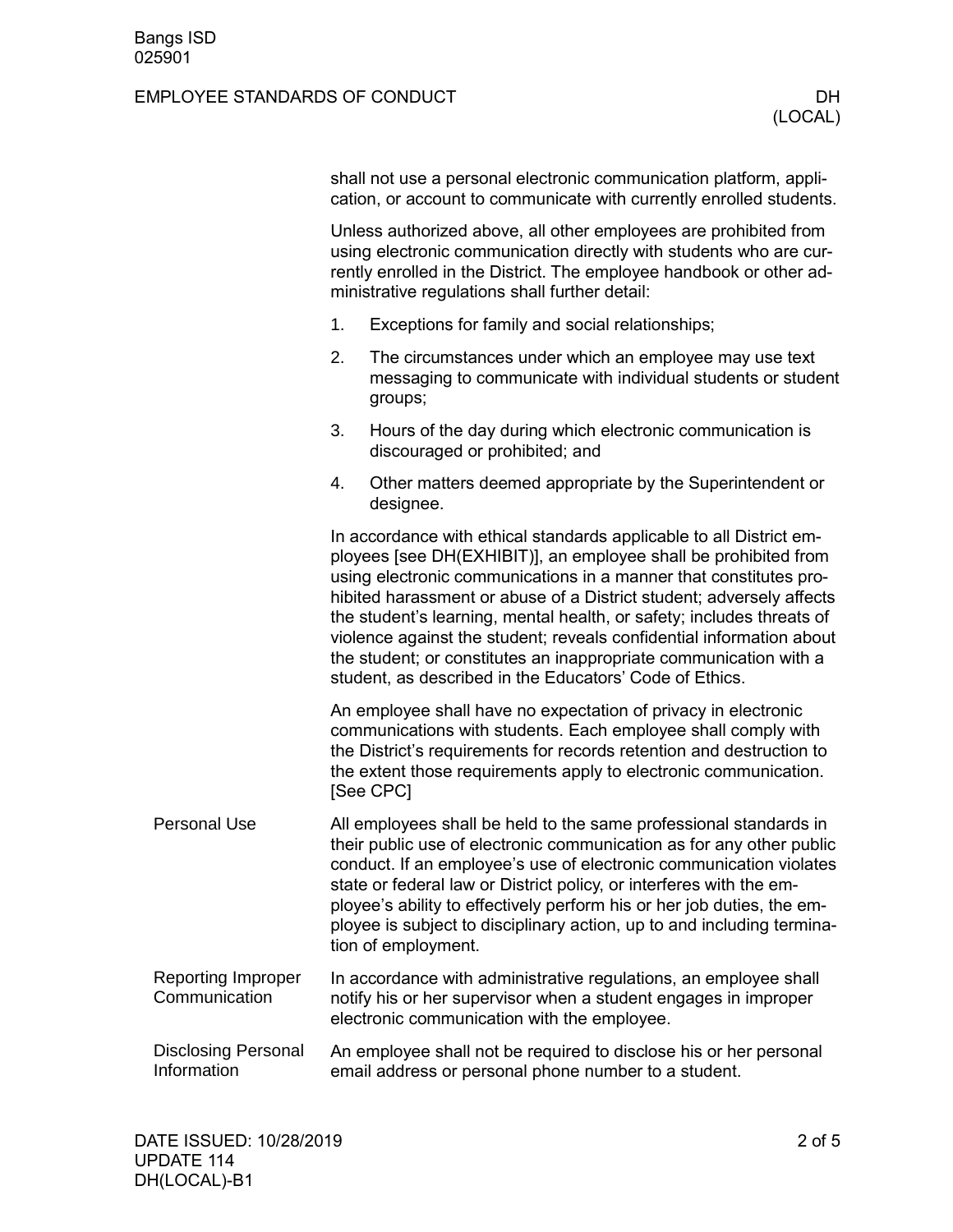| <b>Safety Requirements</b>                                            | Each employee shall adhere to District safety rules and regulations<br>and shall report unsafe conditions or practices to the appropriate<br>supervisor.                                                                                                                                                                                                                            |                                                                                                                                                                                                       |  |  |  |
|-----------------------------------------------------------------------|-------------------------------------------------------------------------------------------------------------------------------------------------------------------------------------------------------------------------------------------------------------------------------------------------------------------------------------------------------------------------------------|-------------------------------------------------------------------------------------------------------------------------------------------------------------------------------------------------------|--|--|--|
| <b>Harassment or</b><br><b>Abuse</b>                                  |                                                                                                                                                                                                                                                                                                                                                                                     | An employee shall not engage in prohibited harassment, including<br>sexual harassment, of:                                                                                                            |  |  |  |
|                                                                       | 1.                                                                                                                                                                                                                                                                                                                                                                                  | Other employees. [See DIA]                                                                                                                                                                            |  |  |  |
|                                                                       | 2.                                                                                                                                                                                                                                                                                                                                                                                  | Students. [See FFH; see FFG regarding child abuse and ne-<br>glect.]                                                                                                                                  |  |  |  |
|                                                                       | While acting in the course of employment, an employee shall not<br>engage in prohibited harassment, including sexual harassment, of<br>other persons, including Board members, vendors, contractors,<br>volunteers, or parents.                                                                                                                                                     |                                                                                                                                                                                                       |  |  |  |
|                                                                       | An employee shall report child abuse or neglect as required by law.<br>[See FFG]                                                                                                                                                                                                                                                                                                    |                                                                                                                                                                                                       |  |  |  |
| <b>Relationships with</b><br><b>Students</b>                          | An employee shall not form romantic or other inappropriate social<br>relationships with students. Any sexual relationship between a stu-<br>dent and a District employee is always prohibited, even if consen-<br>sual. [See FFH]                                                                                                                                                   |                                                                                                                                                                                                       |  |  |  |
|                                                                       | As required by law, the District shall notify the parent of a student<br>with whom an educator is alleged to have engaged in certain mis-<br>conduct. [See FFF]                                                                                                                                                                                                                     |                                                                                                                                                                                                       |  |  |  |
| <b>Tobacco and</b><br><b>E-Cigarettes</b>                             |                                                                                                                                                                                                                                                                                                                                                                                     | An employee shall not smoke or use tobacco products or e-ciga-<br>rettes on District property, in District vehicles, or at school-related<br>activities. [See also GKA]                               |  |  |  |
| <b>Alcohol and Drugs /</b><br><b>Notice of Drug-Free</b><br>Workplace | As a condition of employment, an employee shall abide by the<br>terms of the following drug-free workplace provisions. An employee<br>shall notify the Superintendent in writing if the employee is con-<br>victed for a violation of a criminal drug statute occurring in the<br>workplace in accordance with Arrests, Indictments, Convictions<br>and Other Adjudications, below. |                                                                                                                                                                                                       |  |  |  |
|                                                                       | An employee shall not manufacture, distribute, dispense, possess,<br>use, or be under the influence of any of the following substances<br>during working hours while on District property or at school-related<br>activities during or outside of usual working hours:                                                                                                              |                                                                                                                                                                                                       |  |  |  |
|                                                                       | 1.                                                                                                                                                                                                                                                                                                                                                                                  | Any controlled substance or dangerous drug as defined by<br>law, including but not limited to marijuana, any narcotic drug,<br>hallucinogen, stimulant, depressant, amphetamine, or barbitu-<br>rate. |  |  |  |
|                                                                       | 2.                                                                                                                                                                                                                                                                                                                                                                                  | Alcohol or any alcoholic beverage.                                                                                                                                                                    |  |  |  |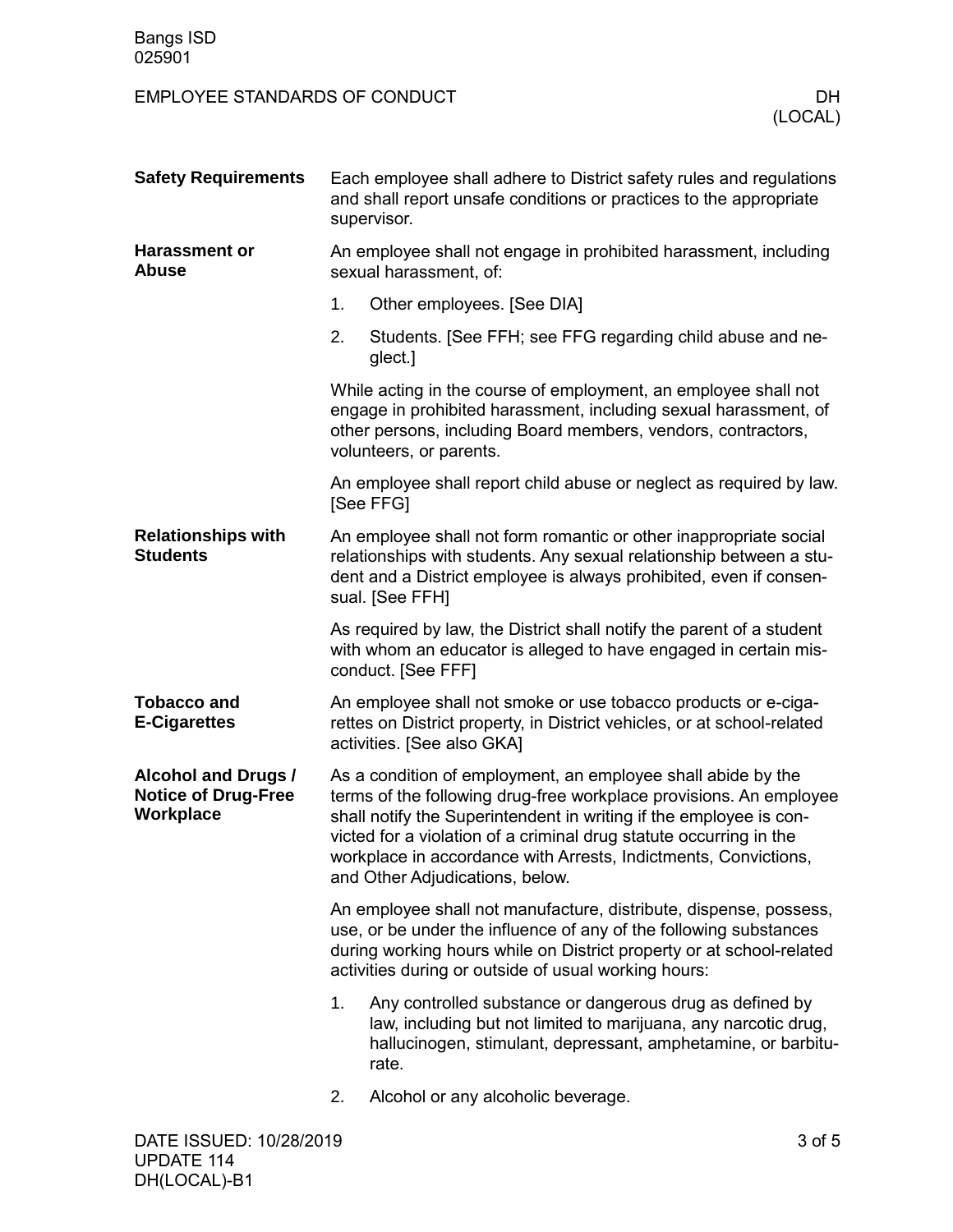| DATE ISSUED: 10/28/2019                                                        |                                                                                                                    |                                                                                                                                                                                                                                                                                                                                 | 4 of 5 |  |
|--------------------------------------------------------------------------------|--------------------------------------------------------------------------------------------------------------------|---------------------------------------------------------------------------------------------------------------------------------------------------------------------------------------------------------------------------------------------------------------------------------------------------------------------------------|--------|--|
|                                                                                | 4.                                                                                                                 | Crimes involving moral turpitude, which include:                                                                                                                                                                                                                                                                                |        |  |
|                                                                                | 3.                                                                                                                 | Crimes that occur wholly or in part on school property or at a<br>school-sponsored activity; or                                                                                                                                                                                                                                 |        |  |
|                                                                                | 2.                                                                                                                 | Crimes involving attempt by fraudulent or unauthorized<br>means to obtain or alter any certificate or permit that would<br>entitle any person to hold or obtain a position as an educator;                                                                                                                                      |        |  |
|                                                                                | 1.                                                                                                                 | Crimes involving school property or funds;                                                                                                                                                                                                                                                                                      |        |  |
| Arrests, Indictments,<br><b>Convictions, and</b><br><b>Other Adjudications</b> |                                                                                                                    | An employee shall notify his or her principal or immediate supervi-<br>sor within three calendar days of any arrest, indictment, conviction,<br>no contest or guilty plea, or other adjudication of the employee for<br>any felony, any offense involving moral turpitude, and any of the<br>other offenses as indicated below: |        |  |
| Notice                                                                         |                                                                                                                    | Employees shall receive a copy of this policy.                                                                                                                                                                                                                                                                                  |        |  |
|                                                                                | 4.                                                                                                                 | Referral to appropriate law enforcement officials for prosecu-<br>tion.                                                                                                                                                                                                                                                         |        |  |
|                                                                                | 3.                                                                                                                 | Termination from employment with the District; and                                                                                                                                                                                                                                                                              |        |  |
|                                                                                | 2.                                                                                                                 | Referral to employee assistance programs;                                                                                                                                                                                                                                                                                       |        |  |
|                                                                                | 1.                                                                                                                 | Referral to drug and alcohol counseling or rehabilitation pro-<br>grams;                                                                                                                                                                                                                                                        |        |  |
| Sanctions                                                                      |                                                                                                                    | An employee who violates these drug-free workplace provisions<br>shall be subject to disciplinary sanctions. Sanctions may include:                                                                                                                                                                                             |        |  |
|                                                                                | 3.                                                                                                                 | Possesses a controlled substance or drug that a licensed<br>physician has prescribed for the employee's child or other in-<br>dividual for whom the employee is a legal guardian.                                                                                                                                               |        |  |
|                                                                                | 2.                                                                                                                 | Uses or possesses a controlled substance or drug authorized<br>by a licensed physician prescribed for the employee's per-<br>sonal use; or                                                                                                                                                                                      |        |  |
|                                                                                | 1.                                                                                                                 | Manufactures, possesses, or dispenses a substance listed<br>above as part of the employee's job responsibilities;                                                                                                                                                                                                               |        |  |
| Exceptions                                                                     |                                                                                                                    | It shall not be considered a violation of this policy if the employee:                                                                                                                                                                                                                                                          |        |  |
|                                                                                | An employee need not be legally intoxicated to be considered "un-<br>der the influence" of a controlled substance. |                                                                                                                                                                                                                                                                                                                                 |        |  |
|                                                                                | 4.                                                                                                                 | Any other intoxicant or mood-changing, mind-altering, or be-<br>havior-altering drug.                                                                                                                                                                                                                                           |        |  |
|                                                                                | 3.                                                                                                                 | Any abusable glue, aerosol paint, or any other chemical sub-<br>stance for inhalation.                                                                                                                                                                                                                                          |        |  |